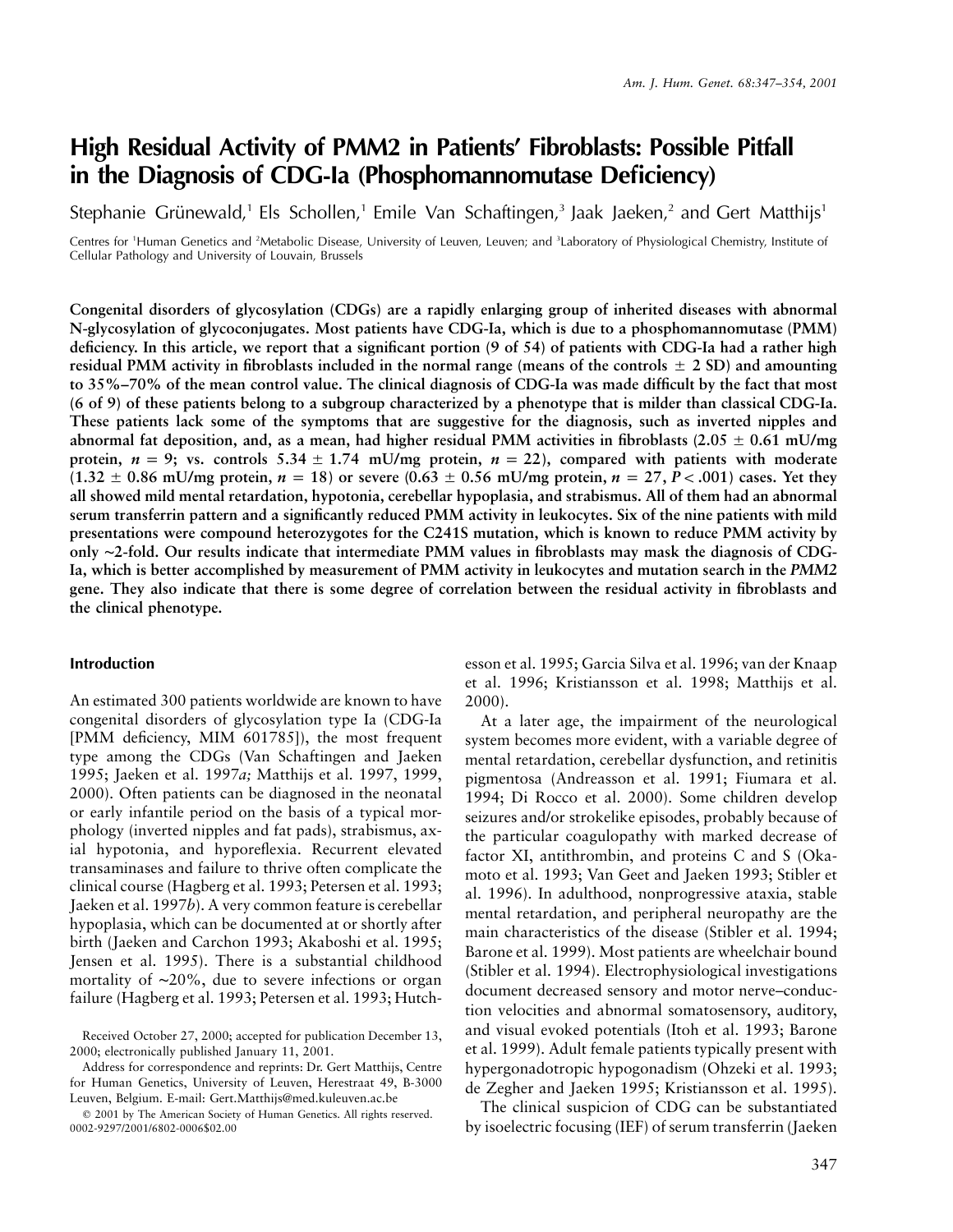et al. 1984; Stibler and Jaeken 1990). Initially, IEF of serum transferrin and PMM measurements in fibroblasts were performed mainly in patients presenting with a "classical" and typically severe clinical picture of CDG-Ia (Van Schaftingen and Jaeken 1995), and often a profound PMM deficiency was documented (Kjaergaard et al. 1998; Imtiaz et al. 2000). Thanks to increasing awareness of CDGs and broader screening for N-glycosylation defects, the number of patients with a less typical presentation is growing, including children with a much milder clinical presentation and nearly normal psychomotor development (Di Rocco et al. 2000; van Ommen et al. 2000). Because we identified among these cases patients with high residual PMM activity, we decided to look for mutations in the *PMM2* gene in all patients who had a type 1 pattern in IEF and clinical symptoms suggestive of CDG-Ia. The aims of the study were to determine the percentage of patients with high to normal residual PMM2 activity in fibroblasts and to determine whether some cases could not be better diagnosed by PMM assays in leukocytes rather than in fibroblasts. After careful analysis of the clinical data, a correlation between the severity of clinical expression and residual PMM activity became apparent, to the extent that we have been able to identify the key symptoms that best allow the identification of CDG-Ia (very mild to severe cases) in patients. A comparison of the genotype was made, to find out whether the high PMM residual activities are typically associated with particular mutations.

#### **Subjects and Methods**

#### *Subjects*

Among 150 patients with a clinically suspected CDG and a CDG type 1 pattern in serum transferrin IEF, the diagnosis of CDG-Ia was confirmed in 50 patients by identification of PMM deficiency in fibroblasts and by mutation analysis. In the remaining patients, the clinical data were reviewed and 14 patients with a clinical picture compatible with CDG-Ia were identified. In spite of PMM activities in fibroblasts within the normal range in four of these patients, the diagnosis was confirmed by the identification of *PMM2* mutations. Thus, a total of 54 patients were included in this study. Clinical data were collected via a questionnaire (including family and patient history, biochemical data, and clinical symptoms), by literature review, and through personal communication. In addition, PMM values were measured in patients' and parents' leukocytes, if available.

# *Isoelectrofocusing of Serum Transferrin*

Analysis of transferrin isoforms was performed in serum and dried blood spots by IEF as described elsewhere (Stibler and Cederberg 1993; de Jong et al. 1994).

#### *PMM Measurement in Fibroblasts and Leukocytes*

PMM was measured in fibroblasts and leukocytes as described elsewhere (Jaeken et al. 1997*a*). The means of the three groups were compared by ANOVA analysis, followed by a post hoc test for pairwise comparison, using the Bonferroni correction for multiple testing.

#### *Mutation Studies*

Genomic DNA was isolated from fibroblasts or white blood cells by means of standard laboratory procedures. Mutations were identified by a combination of SSCP analysis and direct sequencing, as described elsewhere (Matthijs et al. 1998*b*).

#### **Results**

Figure 1 shows the PMM values in fibroblasts from 54 patients with CDG-Ia and from 22 control subjects. There is obviously a wide scatter of values in both groups, with overlap. If the mean control value (5.34 mU/mg protein)  $\pm$  2 SD (2  $\times$  1.74 mU/mg protein) is taken to define the normal range, CDG-Ia would not have been diagnosed in as many as 9 of 54 patients. In four cases the PMM values were 35%, 41%, 62%, and 70% of the mean control value, clearly within the normal range. These patients received diagnoses only when we decided to search for mutations in patients with high PMM values.

Figure 2 shows the values of the PMM activities in leukocytes. There is no overlap between the values for the control subjects and for patients with CDG-Ia. In particular, the patients with high residual activities in fibroblasts displayed activities in leukocytes that were



**Figure 1** Phosphomannomutase values measured in fibroblasts of CDG-Ia patients ( $n = 54$ ) and control subjects ( $n = 22$ ). The mean value and SD (5.34  $\pm$  1.74 mU/mg protein) in the control group is indicated. The scattered line gives the mean  $-2$  SD (1.86 mU/mg protein).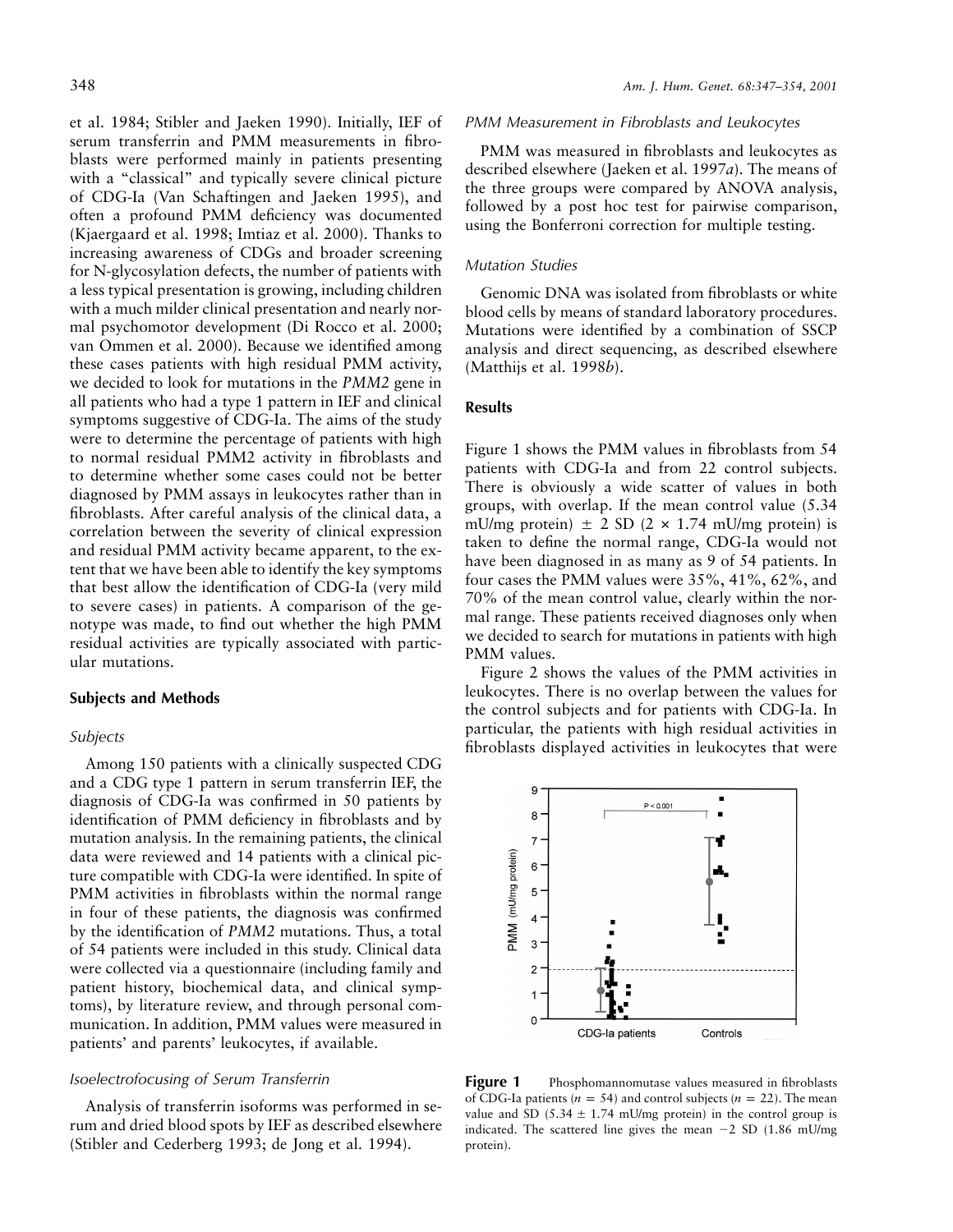

**Figure 2** Phosphomannomutase values measured in leukocytes of patients with CDG-Ia ( $n = 37$ ), heterozygotes ( $n = 38$ ), and control subjects  $(n = 19)$ . The mean value and standard deviation (SD)  $(2.19 \pm 0.57 \text{ mU/mg protein})$  in the control group is indicated. The scattered line reflects the mean  $-2$  SD (1.05 mU/mg protein).

in the range of  $0.01-0.32$  mU/mg protein ( $>3$  SD below the mean control value) (see table 1). Figure 2 also shows the distribution of the values of the obligate heterozygotes (parents of CDG-Ia patients). Although there is an overlap with the controls, 72% of the values are  $>2$  SD below the mean control value.

Table 1 lists the residual PMM activities in fibroblasts from the CDG-Ia patients included in this study (in mU/ mg protein; the corresponding leukocyte values are given when available). In an attempt to characterize the variable phenotype of the CDG-Ia patients, the clinical outcome was graded as mild, moderate, or severe on the basis of the predominant clinical symptoms. Patients with the classical CDG-Ia phenotype, including failure to thrive, recurrent infections, multiorgan involvement, convulsions, retinitis pigmentosa, severe developmental delay and inability to walk, peripheral neuropathy, or scoliosis were classified as having "severe" clinical expression. This group includes the patients who died early in childhood. Patients with mild developmental delay but who learned to sit and walk and had no failure to thrive, no feeding difficulties, no visceral organ problems, or no disturbance of clotting factors and transaminases were classified as having "mild" clinical expression. Between these extremes were the patients with "moderate" clinical expression. In all patients, psychomotor retardation (to a very variable degree), strabismus, hypotonia, and cerebellar hypoplasia were documented. There is a clear overrepresentation of (very) mild cases in the group with residual PMM activities  $>25\%$  of normal, measured in fibroblasts. Overall, there is a correlation between the severity of clinical presentation and the decrease of PMM activity in fibroblasts: in the 9 patients with mild expression,  $2.05 \pm 0.61$  mU/

mg protein PMM activity was measured; in the 18 patients with moderate expression,  $1.32 \pm 0.86$  mU/mg protein; and in the 27 severely affected patients,  $0.63 \pm 0.56$  mU/mg protein ( $P < .001$  for a comparison of the means of the three groups; *P* values for comparisons of mild vs. moderate, moderate vs. severe, and mild vs. severe are  $.034, .004,$  and  $\lt.001$ , respectively) (control subjects 5.34  $\pm$  1.74 mU/mg protein; *n* = 22).

Table 2 summarizes the frequency of typical symptoms in the general CDG-Ia population and compares it with the occurrence of these symptoms in the group of patients with mild cases of CDG (as available to the authors). Remarkably, inverted nipples, fat pads, failure to thrive, and convulsions are absent in the latter group. On the other hand, all patients present with strabismus, hypotonia, cerebellar hypoplasia, and mental retardation, although to a very variable degree.

Table 1 also lists the mutation data for the CDG-Ia patients included in this study, which allows for a comparison between the phenotype, the PMM activity, and the genotype. Among the plethora of missense mutations observed in this group, several mutations are more frequent. First, the common R141H mutation is observed in 33 of 54 cases. Second, two mutations are frequently associated with the milder phenotype. Mutation C241S in combination with R141H or with F157S was found only in patients with relatively high residual PMM activity and a (very) mild clinical picture. Mutation T237M, again in combination with R141H, is also more frequently found among the patients with higher residual activity, whereas, in the patients with low residual activity, it is found in combination with P113L and T237R. On the other hand, the phenotype in six of seven patients who are compound heterozygous for V231M and R141H was severe. One child died in early childhood because of liver failure. Finally, patients who are compound heterozygous for F119L and R141H are found only in the CDG-Ia patient group with a low residual activity of PMM in fibroblasts, and all patients were severely affected. One patient homozygous for F119L had a more favorable clinical outcome. The clinical presentation in five pairs of siblings was only slightly different. The PMM activities were in the same range but not necessarily in direct relation to the severity of the disease (e.g., in patients 18 and 7).

#### **Discussion**

CDG-Ia occurs worldwide, and patients can present with a wide range of symptoms. By using IEF of serum transferrin as a screening test for N-glycosylation defects, we have found several patients with an abnormal pattern that did not present the full diagnostic criteria for CDG-Ia. Enzyme analysis showed, in many of these patients, a PMM deficiency, establishing the diagnosis of CDG-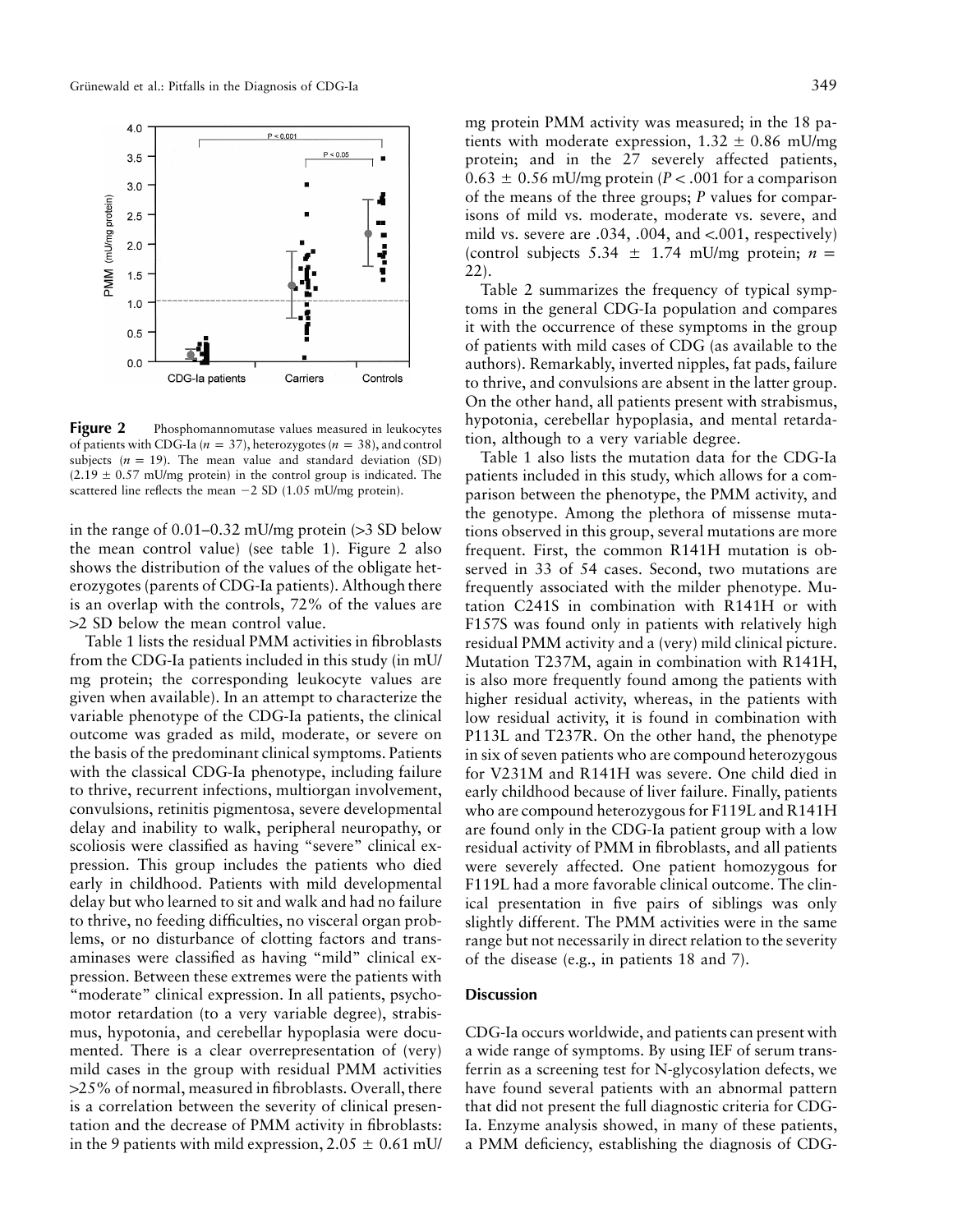# **Table 1**

| <b>Characteristics of 54 Patients with CDG-la</b> |  |  |
|---------------------------------------------------|--|--|
|---------------------------------------------------|--|--|

| Patient                  |                                | PMM in Fibroblasts |          | PMM in Leukocytes |                        |  |  |
|--------------------------|--------------------------------|--------------------|----------|-------------------|------------------------|--|--|
| Number, <sup>a</sup> Sex | Genotype                       | (mU/mg protein)    | Passageb | (mU/mg protein)   | Phenotype              |  |  |
| 5, F                     | R141H/C241S                    | 2.19               | (4)      | .32               | Very mild <sup>c</sup> |  |  |
| 8, F                     | R141H/C241S                    | 2.1                | 3(3)     | .22               | Very mild              |  |  |
| $18^1$ , M               | R141H/C241S                    | 1.41               | (3)      | .22               | Very mild <sup>d</sup> |  |  |
| 2, M                     | L32R/R141H                     | 3.35               | (2)      | .20               | Mild                   |  |  |
| 4, M                     | R123O/T226S                    | 2.36               | 5(5)     | .28               | Mild                   |  |  |
| $7^1$ , M                | R141H/C241S                    | 2.15               | (3)      | .16               | Mild                   |  |  |
| $9^2$ , M                | F157S/C241S                    | 1.88               | 6(2)     | .13               | Mild                   |  |  |
| $14^2$ , F               | F157S/C241S                    | 1.62               | (1)      | .24               | Mild                   |  |  |
| 20, F                    | R141H/T237M                    | 1.35               | 4(4)     | .14               | Mild                   |  |  |
| $33$ , F                 | R239W/F157S                    | 2.8                | 9(6)     | .08               | Mild-moderate          |  |  |
| 11, F                    | R141H/T237M                    | 1.68               | (3)      | $\ldots$          | Mild-moderate          |  |  |
| 21, M                    | R141H/T237M                    | 1.34               | (4)      | .19               | Mild-moderate          |  |  |
| 26, F                    | R141H/H195R                    | .94                | (2)      | $\cdots$          | Mild-moderate          |  |  |
| 37, M                    | E151G/R141H                    | .54                | (2)      | $\ddotsc$         | Mild-moderate          |  |  |
| 1, M                     | R141H/R162W                    | 3.75               | (3)      |                   | Moderate               |  |  |
| $13^3$ , F               | R239W/F157S                    | 1.65               | 7(5)     | .07               | Moderate               |  |  |
| 16, F                    | R141H/E197A                    | 1.49               | 4(4)     | .23               | Moderate               |  |  |
| 17, F                    | R141H/T237M                    | 1.45               | 4(4)     | .31               | Moderate               |  |  |
| 19, F                    | R141H/D65Y                     | 1.38               | (2)      | $\ddotsc$         | Moderate               |  |  |
| 23, M                    | R141H/V231M                    | 1.25               | (3)      | .27               | Moderate               |  |  |
| 28, M                    | N216I/N216I                    | .9                 | 5(5)     | .14               | Moderate               |  |  |
| 31, M                    | P113L/F157S                    | .77                | (5)      | .10               | Moderate               |  |  |
| 33, F                    | D65Y/D65Y                      | .64                | 4(4)     | $\cdots$          | Moderate               |  |  |
| 40, M                    | I132T/R141H                    | .41                | (3)      | .                 | Moderate               |  |  |
| 51, M                    | F119L/F119L                    | .13                | (3)      | .                 | Moderate               |  |  |
| 15, F                    | F157S/T237M                    | 1.52               | 4(4)     |                   | Moderate-severe        |  |  |
| 24, M                    | $IVS3+2C\rightarrow T/H218L$   | 1.03               | (3)      | .00               | Moderate-severe        |  |  |
| 6, M                     | R123Q/I153T                    | 2.19               | (3)      | .01               | Severe <sup>e</sup>    |  |  |
| 10, M                    | V44A/R123Q                     | 1.8                | (3)      |                   | Severe                 |  |  |
| $25^4$ , F               | R141H/V231M                    | .98                | (3)      |                   | Severe                 |  |  |
| 29, F                    | R141H/V231M                    | .9                 | (3)      |                   | Severe                 |  |  |
| 32, M                    | R141H/V231M                    | .64                | (3)      | .02               | Severe                 |  |  |
| 34, F                    | P69S/R141H                     | .6                 | (3)      |                   | Severe                 |  |  |
| 36, M                    | V44A/R141H                     | .57                | (3)      | .42               | Severe                 |  |  |
| 38, M                    | F119L/R141H                    | .49                | 6(6)     | $\cdots$          | Severe                 |  |  |
| $395$ , F                | P113L/T237M                    | .43                | (2)      | .                 | Severe                 |  |  |
| 41, M                    | R141H/V231M                    | .33                | (3)      | .                 | Severe                 |  |  |
| 42, M                    | P113L/R141H                    | .32                | (3)      | .                 | Severe                 |  |  |
| 44, F                    | R141H/T237M                    | .28                | 5(5)     | .                 | Severe                 |  |  |
| $45^4$ , F               | R141H/V231M                    | .27                | (4)      | .                 | Severe                 |  |  |
| 46, F                    | F119L/R141H                    | .26                | (4)      | .                 | Severe                 |  |  |
| $47^5$ , F               | P113L/T237M                    | .19                | (2)      | .                 | Severe                 |  |  |
| 48, F                    | D188G/R141H                    | .17                | 7(7)     | .                 | Severe                 |  |  |
| 49, M                    | F119L/R141H                    | .17                | (3)      |                   | Severe                 |  |  |
| 50, F                    | F119L/R141H                    | .14                | (4)      | $\ddotsc$         | Severe                 |  |  |
| 52, F                    | P113L/R123Q                    | .09                | (4)      |                   | Severe                 |  |  |
| 53, F                    | T237M/T237R A233T <sup>t</sup> | .04                | (0)      | .                 | Severe                 |  |  |
| 12, M                    | Y76C/F206T                     | 1.67               | (4)      | .                 | Severe <sup>s</sup>    |  |  |
| 22, F                    | $V129M/IVS3+2C\rightarrow T$   | 1.25               | (4)      | .                 | Severe <sup>h</sup>    |  |  |
| 27, F                    | D65Y/R123Q                     | .91                | (2)      | .                 | Severe <sup>h</sup>    |  |  |
| 30, M                    | R141H/D65Y                     | .81                | (3)      |                   | Severeh                |  |  |
| 35, M                    | D65Y/F157S                     | .57                | (3)      | .                 | Severeh                |  |  |
| 43, F                    | R141H/V231M                    | $\cdot$ 3          | 5(5)     |                   | Severeh                |  |  |
| 54, F                    | D188G/R141H                    | .02                | 7(7)     | $\ddotsc$         | Severeh                |  |  |

NOTE.—Patients with CDG-Ia were listed according to the clinical presentation but numbered according to the residual activity measured in fibroblasts. Definitions of "mild," "moderate," and "severe" are given in the Results section.

<sup>a</sup> Patients were numbered according to the residual PMM activity in fibroblasts (patient 1 had the highest activity; patient 54 had the lowest activity). Sib pairs are indicated by superscript numbers.

<sup>b</sup> The total passage number is given if known; the number of passages between arrival in the cell culture facility in Leuven and the enzymatic measurements is given in parentheses.

 $\,^{\mathrm{c}}$  Patient attends normal school.

<sup>d</sup> Estimated full-scale IQ: 80.

<sup>e</sup> Child of a drug addict.

<sup>f</sup> This patient has A233T on the same allele as T237R.

<sup>g</sup> Premature at 32 gestational weeks; died at age 13 years.

h Died during the first year of life.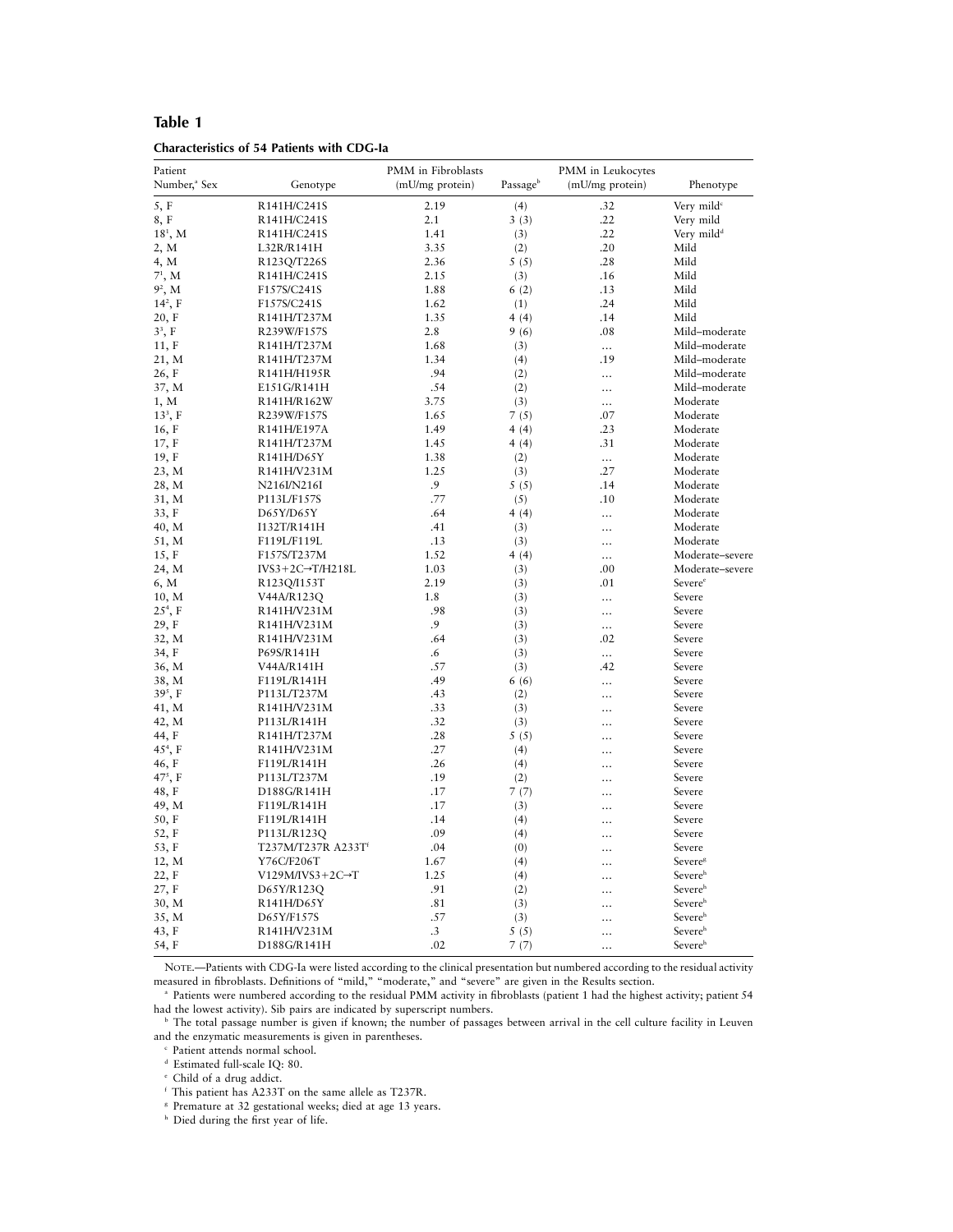Ia. Since high PMM activities (up to 25% of the normal activity) had been reported in fibroblasts or lymphoblasts from some patients (Matthijs et al. 1998*b*), mutation search in the *PMM2* gene was also performed in patients with fibroblast PMM values in the normal range, leading to the diagnosis of additional CDG-Ia cases. Thus, the data presented in this study show that the residual PMM activities in fibroblasts from patients with two allelic mutations in the *PMM2* gene could be quite high, reaching 70% of the normal value in one patient. The problem with partial deficiencies has not been encountered in assays performed in leukocytes. Thus, in patients with high residual PMM activity in fibroblasts, analysis of PMM activity in leukocytes can substantiate the diagnosis of CDG-Ia.

The difference between the residual activity in fibroblasts and in leukocytes points to a cell-specific effect. Analysis of the mutant proteins in vitro has shown that they have altered kinetic properties, with  $V_{\text{max}}$  values ranging from 0.4% to ∼50% of the wild-type enzyme, and that they are less stable than the latter (Kjaergaard et al. 1999; Pirard et al. 1999; Vuillaumier-Barrot et al. 2000). This difference in stability is most likely responsible for the fact that the residual activities are, as a rule, higher in fibroblasts, which are rapidly dividing cells with active protein synthesis, than in leukocytes, most of which are terminally differentiated cells with little or no protein synthesis. This problem may be compounded by the fact that a higher PMM2 residual activity may lead to a selective advantage in culture condition and to overgrowth. In this way, the passage number of the cells may affect the PMM values. However, there is no apparent influence of passage number on the PMM values (see table 1), although it was not possible to retrieve the passage number for all fibroblast cultures. Alternatively, the growth phase of the cells might affect the measurement, although this is unlikely

#### **Table 2**

**Frequency of Reported Clinical Symptoms in All CDG-Ia Cases in This Series and in the Cases Considered "Mild"**

| Clinical and Biochemical Features All Cases (%) |             | Mild Cases $(\% )$ |  |  |  |  |
|-------------------------------------------------|-------------|--------------------|--|--|--|--|
| Inverted nipples                                | 10/26(38)   | 0/9(0)             |  |  |  |  |
| Fat pads                                        | 10/26(38)   | 0/9(0)             |  |  |  |  |
| Failure to thrive                               | 13/30(43)   | 0/9(0)             |  |  |  |  |
| Elevated transaminases                          | 13/25(52)   | 0/9(0)             |  |  |  |  |
| Clotting factor deficiency                      | 17/23 (75)  | 2/9(22)            |  |  |  |  |
| Convulsions or strokes                          | 10/27(37)   | 0/9(0)             |  |  |  |  |
| Strabismus                                      | 33/33 (100) | 9/9(100)           |  |  |  |  |
| Hypotonia                                       | 33/33 (100) | 9/9(100)           |  |  |  |  |
| Cerebellar hypoplasia                           | 33/33 (100) | 9/9(100)           |  |  |  |  |
| Mental retardation                              | 33/33 (100) | 9/9(100)           |  |  |  |  |

NOTE.—Data are no. of cases with characteristic/total no. of cases for which data are available.

for the fibroblasts, because they were all grown to confluency.

Measurement of PMM activity in leukocytes of obligate carriers showed that this enzyme activity was below the mean value  $-2$  SD in 70% of the cases. Thus, PMM assays in leukocytes were also useful for the identification of carriers. In practice, when no material is left from the proband, indirect evidence can be obtained from the PMM activities in leukocytes of the parents (Matthijs et al. 1998*a*).

It is obvious that hypotonia, strabismus, cerebellar hypoplasia, and mental retardation are consistent features in CDG-Ia and are therefore reliable diagnostic criteria, whereas convulsions and/or strokelike events and visceral complications are less common in the milder cases. Importantly, typical symptoms such as inverted nipples, abnormal fat pad distribution, and failure to thrive are missing in these patients.

The PMM2 protein is encoded by the *PMM2* gene, located on chromosome 16p13 (Matthijs et al. 1997). The open reading frame of 738 nucleotides predicts a protein of 246 amino acids, whose three-dimensional structure is not yet known. PMM2 belongs to the haloacid dehalogenase superfamily of proteins, which are characterized by the conservation of three different motifs that are most likely involved in the catalytic activity (fig. 3) (Aravind et al. 1998). The reaction mechanism of the enzyme involves the phosphorylation of the first aspartate in an extremely conserved DXDXT/V sequence that is close to the amino-terminus of the enzyme (Asp-12; see fig. 3) and is also found in a series of other phosphatases and phosphomutases (Collet et al. 1998).

Mutation analysis in CDG-Ia patients reveals a plethora of mutations, mainly missense (Matthijs et al. 1997, 1998*b,* 2000; Kjaergaard et al. 1998; Bjursell et al. 2000; Imtiaz et al. 2000; de Lonlay et al. 2001). R141H, the most frequent mutation among whites, is present in 33 of 54 cases in this series, and this frequency does not differ from the overall frequency of this mutation among patients described elsewhere (Congenital Disorders of Glycosylation Web site). However, R141H is a severe mutation with virtually no residual activity, as shown by overexpression of the mutant protein (Kjaergaard et al. 1999; Pirard et al. 1999), which might explain why homozygosity for this mutation has not been observed (Kjaergaard et al. 1998; Matthijs et al. 1998*b;* Schollen et al. 2000). Thus, whenever the R141H mutation is found in patients, differences in the clinical presentation and in the residual activity in fibroblasts are likely to correlate with the mutations in the second allele.

In this series, one mutation—C241S—is particularly frequent in the milder phenotypes (see table 1). The C241S mutation is in the C-terminal part of the protein, in a nonconserved region, and seems to impair the pro-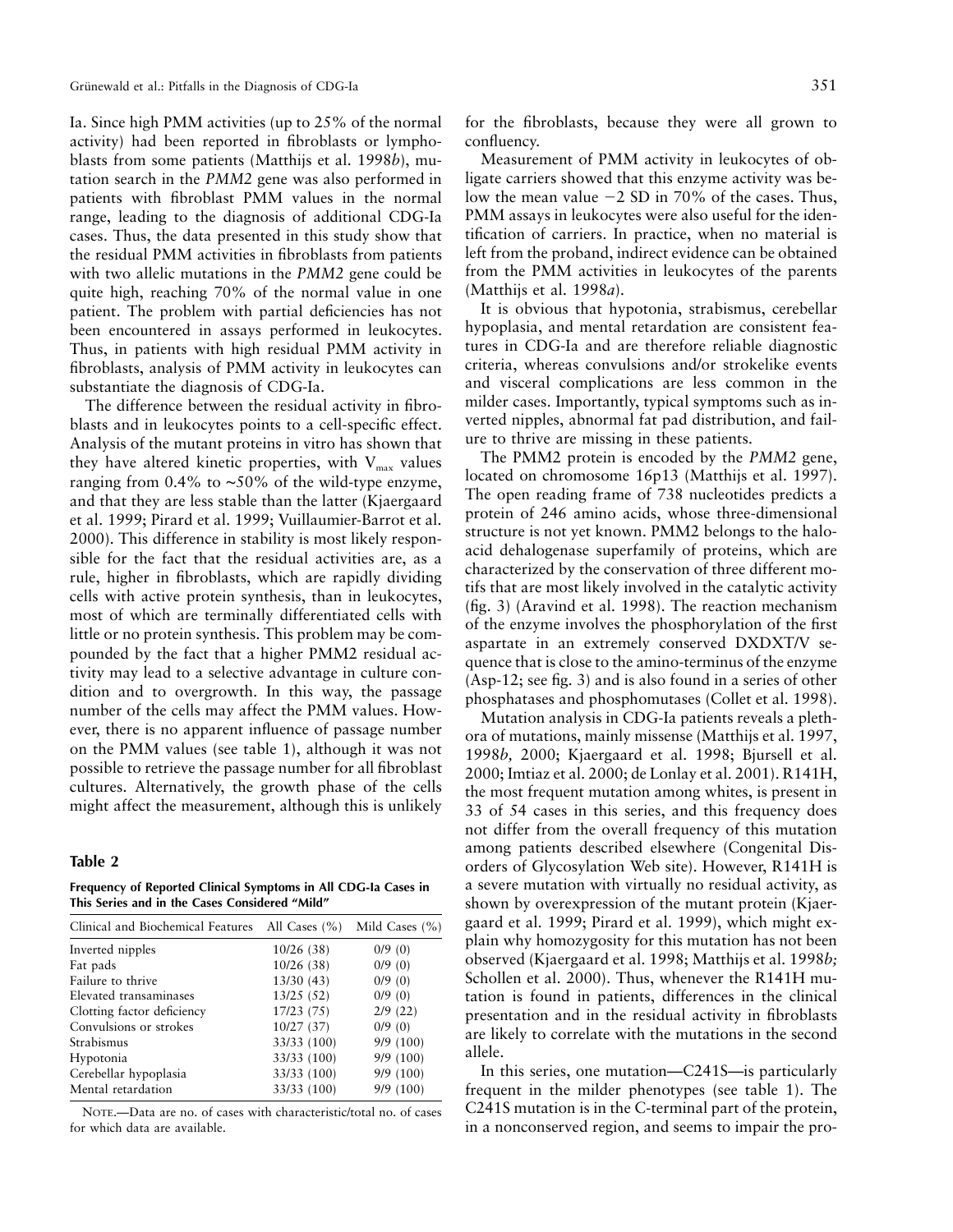| 1                                           |                                                                              |   |   |                    |       |                                |          |   |       |   |       |         |              |         |   |     |                                            |     |              | atggcagcgcctggcccagcgctctgcctcttcgacgtggatgggaccctcaccgccccg     |  |
|---------------------------------------------|------------------------------------------------------------------------------|---|---|--------------------|-------|--------------------------------|----------|---|-------|---|-------|---------|--------------|---------|---|-----|--------------------------------------------|-----|--------------|------------------------------------------------------------------|--|
| 1                                           | М                                                                            | A |   |                    | A P G |                                |          |   |       |   |       |         |              |         |   |     | P A L C L F D V D G T L T                  |     | Α            | P                                                                |  |
|                                             |                                                                              |   |   |                    |       |                                |          |   |       |   |       |         |              | MOTIF 1 |   |     |                                            |     |              |                                                                  |  |
|                                             |                                                                              |   |   |                    |       |                                |          |   |       |   |       |         |              |         |   |     |                                            |     |              | 61 cggcagaaaattaccaaagaaatggatgacttcctacaaaaattgaggcagaagatcaaa  |  |
|                                             |                                                                              |   |   |                    |       |                                |          |   |       |   |       |         |              |         |   |     |                                            |     |              |                                                                  |  |
|                                             | 21 R O K                                                                     |   |   | I                  | T     | К                              | E        | м | D     | D |       |         |              |         |   |     | F L O K L R O                              |     | K I K        |                                                                  |  |
|                                             |                                                                              |   |   |                    |       |                                |          |   |       |   |       |         |              |         |   |     |                                            |     |              |                                                                  |  |
|                                             |                                                                              |   |   |                    |       |                                |          |   |       |   |       |         |              |         |   |     |                                            |     |              | 121 atcqqaqtqqtaqqcqqatcqqactttgagaaagtgcaggagcaactgggaaatgatgtg |  |
|                                             |                                                                              |   |   |                    |       | 41 I G V V G G S D F E K V Q E |          |   |       |   |       |         |              |         | Q |     | L G                                        | N   | D            | V                                                                |  |
|                                             | MOTIF <sub>2</sub>                                                           |   |   |                    |       |                                |          |   |       |   |       |         |              |         |   |     |                                            |     |              |                                                                  |  |
|                                             | 181 gttgaaaaatacgattatgtgtttccagaaaatggcttggtagcatacaaagatgggaaa             |   |   |                    |       |                                |          |   |       |   |       |         |              |         |   |     |                                            |     |              |                                                                  |  |
|                                             |                                                                              |   |   |                    |       |                                |          |   |       |   |       |         |              |         |   |     | 61 V E K Y D Y V F P E N G L V A Y K D G K |     |              |                                                                  |  |
|                                             |                                                                              |   |   |                    |       |                                |          |   |       |   |       |         |              |         |   |     |                                            |     |              |                                                                  |  |
|                                             | 241 ctcttgtgtagacagaatattcaaagtcatctgggtgaggccctaatccaagatttaatc             |   |   |                    |       |                                |          |   |       |   |       |         |              |         |   |     |                                            |     |              |                                                                  |  |
|                                             |                                                                              |   |   |                    |       |                                |          |   |       |   |       |         |              |         |   |     | 81 L L C R Q N I Q S H L G E A L I Q D L   |     |              | Ι                                                                |  |
|                                             |                                                                              |   |   |                    |       |                                |          |   |       |   |       |         |              |         |   |     |                                            |     |              |                                                                  |  |
|                                             | $+$<br>a<br>301 aactactgtctgagctacattgcgaaaattaaactcccgaagaagaggggtactttcatt |   |   |                    |       |                                |          |   |       |   |       |         |              |         |   |     |                                            |     |              |                                                                  |  |
| 101 N Y C L S                               |                                                                              |   |   |                    |       |                                | Y T      |   | A K T |   |       | K L P K |              |         |   | K R | G                                          | т   | $\mathbf{F}$ | ा                                                                |  |
|                                             |                                                                              |   |   |                    |       |                                |          |   |       |   |       |         | <b>P113L</b> |         |   |     |                                            |     | F119L        |                                                                  |  |
|                                             |                                                                              |   |   |                    |       |                                |          |   |       |   |       |         |              |         |   |     |                                            |     |              |                                                                  |  |
|                                             |                                                                              |   |   |                    |       |                                |          |   |       |   |       |         |              |         |   |     |                                            |     |              | 361 gaattccgaaatgggatgttaaacgtgtcccctattggaagaagctgcagccaagaagaa |  |
| 121 E F R N G M L N V S P                   |                                                                              |   |   |                    |       |                                |          |   |       |   |       |         |              |         |   |     | I G R S C S O E                            |     |              | F.                                                               |  |
|                                             | $\blacksquare$                                                               |   |   |                    |       |                                |          |   |       |   |       |         |              |         |   |     |                                            |     |              |                                                                  |  |
|                                             |                                                                              |   |   |                    |       |                                |          |   |       |   |       |         |              |         |   |     |                                            |     |              | 421 cgcattgagttctacgaactcgataaaaaagaaaatataagacaaaagtttgtagcagat |  |
| 141 R I E F Y E L D K K E N I R Q           |                                                                              |   |   |                    |       |                                |          |   |       |   |       |         |              |         |   |     | $K$ $F$ $V$ $A$                            |     |              | D.                                                               |  |
|                                             | <b>R141H</b>                                                                 |   |   |                    |       |                                |          |   |       |   |       |         |              |         |   |     | F157S                                      |     |              |                                                                  |  |
|                                             |                                                                              |   |   |                    |       |                                |          |   |       |   |       |         |              |         |   |     |                                            |     |              |                                                                  |  |
| 161 L R K E F A G K G L T F S I G G O I S F |                                                                              |   |   |                    |       |                                |          |   |       |   |       |         |              |         |   |     |                                            |     |              | 481 ctacggaaagagtttgctggaaaaggcctcacgttttccataggaggccagatcagcttt |  |
|                                             |                                                                              |   |   |                    |       |                                |          |   |       |   |       |         |              |         |   |     |                                            |     |              |                                                                  |  |
|                                             |                                                                              |   |   |                    |       |                                |          |   |       |   |       |         |              |         |   |     |                                            |     |              |                                                                  |  |
|                                             |                                                                              |   |   |                    |       |                                |          |   |       |   |       |         |              |         |   |     |                                            |     |              | 541 gatgtctttcctgatggatgggacaagagatactgtctgcgacatgtggaaaatgacggt |  |
| 181 D V F P D G W D K R Y C L R H V E N D G |                                                                              |   |   |                    |       |                                |          |   |       |   |       |         |              |         |   |     |                                            |     |              |                                                                  |  |
|                                             |                                                                              |   |   |                    |       |                                |          |   |       |   |       |         |              |         |   |     |                                            |     |              |                                                                  |  |
|                                             |                                                                              |   |   |                    |       |                                |          |   |       |   |       |         |              |         |   |     |                                            |     |              | 601 tataagaccatttatttctttggagacaaaactatgccaggtggcaatgaccatgagatc |  |
| 201 Y K T I Y F F G D K T M P G G N D H E I |                                                                              |   |   |                    |       |                                |          |   |       |   |       |         |              |         |   |     |                                            |     |              |                                                                  |  |
|                                             |                                                                              |   |   | MOTIF <sub>3</sub> |       |                                |          |   |       |   |       |         |              |         |   |     |                                            |     |              |                                                                  |  |
|                                             |                                                                              |   |   |                    |       |                                |          |   |       |   |       |         |              |         |   |     |                                            |     |              |                                                                  |  |
|                                             |                                                                              |   |   |                    |       |                                |          |   |       |   |       |         |              |         |   |     | ÷.                                         |     |              | 661 ttcacagaccccagaaccatgggctactccgtgacagcgcctgaggacacgcgcaggatc |  |
| 221 F T D P R T M G Y S V T A P E D         |                                                                              |   |   |                    |       |                                |          |   |       |   |       |         |              |         |   |     |                                            | T R | R            | I                                                                |  |
|                                             |                                                                              |   |   |                    |       |                                |          |   |       |   | V231M |         |              |         |   |     | <b>T237M</b>                               |     |              |                                                                  |  |
|                                             |                                                                              |   |   |                    |       |                                |          |   |       |   |       |         |              |         |   |     |                                            |     |              |                                                                  |  |
| 721 tqtqaactqctqttctcctaa                   | $\epsilon$                                                                   |   |   |                    |       |                                |          |   |       |   |       |         |              |         |   |     |                                            |     |              |                                                                  |  |
|                                             |                                                                              |   |   |                    |       |                                |          |   |       |   |       |         |              |         |   |     |                                            |     |              |                                                                  |  |
|                                             |                                                                              |   |   |                    |       |                                |          |   |       |   |       |         |              |         |   |     |                                            |     |              |                                                                  |  |
| 241 C E                                     | C241S                                                                        |   | L | L                  | F     | S                              | $^\star$ |   |       |   |       |         |              |         |   |     |                                            |     |              |                                                                  |  |

**Figure 3** Nucleotide and amino acid sequence of PMM2. Amino acid residues that are phylogenetically strictly conserved are indicated in boldface type. The mutations that are discussed in the context of this study are indicated. Amino acid 241 is not conserved at all, whereas amino acid 237 is conserved between human and yeast but not between human/yeast and *Babesia bovis* (see also Matthijs et al. 2000). On the basis of structural data obtained with P-type ATPases, Aravind et al. (1998) have delineated three motifs, in the phosphomannomutases, that may be directly involved in the catalytic activity. They are underlined.

tein activity to a minor extent, since it decreases the activity by only 50% (Vuillaumier-Barrot et al. 2000). The combination of R141H/T237M is also observed more frequently in the patients with higher residual activity in fibroblasts, but the phenotype ranges from mild to severe. T237M affects a conserved amino acid of the protein, and one can assume that the mutated protein has only limited residual activity. When T237M is combined with either P113L, T237R or F157S, the clinical outcome is severe. Because the enzyme acts as a (homo)dimer, the differences between the effects of these combinations of mutations might be due to molecular "interactions" between the mutated proteins.

V231M is also frequent in the group of patients described here. The V231M mutation has a residual activity of 38.5%, but the mutated protein is extremely unstable (Pirard et al. 1999), which might explain why

the compound heterozygous patients with R141H/ V231M have, in general, a less favorable clinical outcome than patients with the R141H/C241S mutation. F119L is the second most common *PMM2* mutation in CDG-Ia, because of a founder effect in the Scandinavian population (Bjursell et al. 1997; Kjaergaard et al. 1998). Its presence among the CDG-Ia patients in this series who are heterozygous for F119L/R141H was limited to severe cases. In expression studies of F119L in *Escherichia coli,* a residual activity of 25% was measured and the mutated protein showed a marked decrease of substrate affinity (Kjaergaard et al. 1999; Pirard et al. 1999). The other mutations are too rare for conclusions about their phenotypic impact to be drawn.

In conclusion, patients with high to normal residual activity of PMM in fibroblasts may harbor mutations in *PMM2.* Most of these patients have mild to moderate clinical expression, significantly broadening the spectrum of CDG-Ia.

# **Acknowledgments**

We thank the patients and their families. We also acknowledge the collaboration of the referring clinicians, who have contributed significantly to the present study: A. Adami, R. Barone, P. Briones, A. Burlina, E. Cardo, N. Chamoles, J. Ferreira, J. Klepper, P. Pasqual, V. Peters, M. Pineda, D. Quelhas, N. Seta, M. Spada, J. Sykut-Cegielska, M. Topcy, L. Vilharinho, and many others who sent patients' information and samples to our laboratory. We are indebted to J. Aerssens for helpful suggestions, to G. Deferme and M. Willems for cell culture, and to G. Berghenouse for phosphomannomutase assays. These investigations have been supported by a grant from the Foundation for Scientific Research (FWO, G.0243.98) and by the Belgian Federal Service for Scientific, Technical and Cultural Affairs (PAI/IUAP).

#### **Electronic-Database Information**

Accession numbers and URLs for data in this article are as follows:

- Congenital Disorders of Glycosylation Web site, Centre for Human Genetics, University of Leuven, http://www .kuleuven.ac.be/med/cdg/ (for *PMM2*)
- Online Mendelian Inheritance in Man (OMIM), http://www .ncbi.nlm.nih.gov/Omim/ (for CDG-Ia [MIM 212065] and phosphomannomutase [MIM 601785])

# **References**

- Akaboshi S, Ohno K, Takeshita K (1995) Neuroradiological findings in the carbohydrate-deficient glycoprotein syndrome. Neuroradiology 37:491–495
- Andreasson S, Blennow G, Ehinger B, Stromland K (1991) Full-field electroretinograms in patients with the carbohydrate-deficient glycoprotein syndrome. Am J Ophthalmol 112:83–86
- Aravind L, Galperin MY, Koonin EV (1998) The catalytic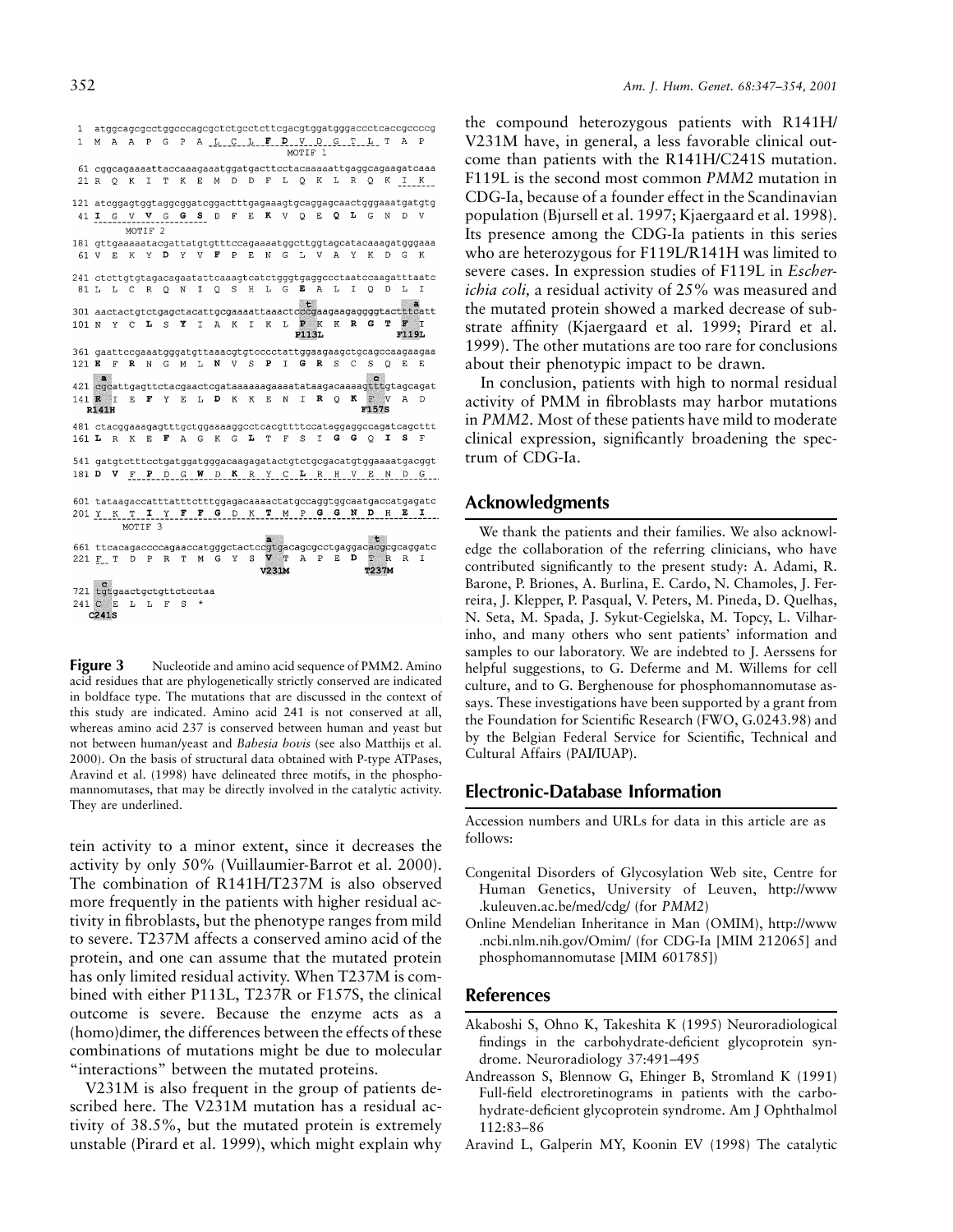domain of the P-type ATPase has the haloacid dehalogenase fold. Trends Biochem Sci 23:127–129

- Barone R, Pavone L, Fiumara A, Bianchini R, Jaeken J (1999) Developmental patterns and neuropsychological assessment in patients with carbohydrate-deficient glycoconjugate syndrome type IA (phosphomannomutase deficiency). Brain Dev 21:260–263
- Bjursell C, Erlandson A, Nordling M, Nilsson S, Wahlstrom J, Stibler H, Kristiansson B, Martinsson T (2000) PMM2 mutation spectrum, including 10 novel mutations, in a large CDG type 1A family material with a focus on Scandinavian families. Hum Mutat 16:395–400
- Bjursell C, Stibler H, Wahlström J, Kristiansson B, Skovby F, Strömme P, Blennow G, Martinsson T (1997) Fine mapping of the gene for carbohydrate-deficient glycoprotein syndrome type I (CDG1): linkage disequilibrium and founder effect in Scandinavian families. Genomics 39:247–253
- Collet JF, Stroobant V, Pirard M, Delpierre G, Van Schaftingen E (1998) A new class of phosphotransferases phosphorylated on an aspartate residue in a DXDXT/V motif. J Biol Chem 273:14107–14112
- de Jong G, van Noort WL, van Eijk HG (1994) Optimized separation and quantitation of serum and cerebrospinal fluid transferrin subfractions defined by differences in iron saturation or glycan composition. Adv Exp Med Biol 356: 51–59
- de Lonlay P, Seta N, Barrot S, Chabrol B, Drouin V, Gabriel BM, Journel H, Kretz M, Laurent J, Le Merrer M, Leroy A, Pedespan D, Sarda P, Villeneuve N, Schmitz J, van Schaftingen E, Matthijs G, Jaeken J, Korner C, Munnich A, Saudubray JM, Cormier-Daire V (2001) A broad spectrum of clinical presentations in congenital disorders of glycosylation I: a series of 26 cases. J Med Genet 38:14–19
- de Zegher F, Jaeken J (1995) Endocrinology of the carbohydrate-deficient glycoprotein syndrome type 1 from birth through adolescence. Pediatr Res 37:395–401
- Di Rocco M, Barone R, Adami A, Burlina A, Carrozzi M, Dionisi-Vici C, Gatti R, Iannetti P, Parini R, Raucci U, Roccella M, Spada M, Fiumara A (2000) Carbohydrate-deficient glycoprotein syndromes: the Italian experience. J Inherit Metab Dis 23:391–395
- Fiumara A, Barone R, Buttitta P, Di Pietro M, Scuderi A, Nigro F, Jaeken J (1994) Carbohydrate deficient glycoprotein syndrome type I: ophthalmic aspects in four Sicilian patients. Br J Ophthalmol 78:845–846
- Garcia Silva MT, de Castro J, Stibler H, Simon R, Chasco Yrigoyen A, Mateos F, Ferrer I, Madero S, Velasco JM, Guttierrez-Larraya F (1996) Prenatal hypertrophic cardiomyopathy and pericardial effusion in carbohydrate-deficient glycoprotein syndrome. J Inherit Metab Dis 19:257–259
- Hagberg BA, Blennow G, Kristiansson B, Stibler H (1993) Carbohydrate-deficient glycoprotein syndromes: peculiar group of new disorders. Pediatr Neurol 9:255–262
- Hutchesson AC, Gray RG, Spencer DA, Keir G (1995) Carbohydrate deficient glycoprotein syndrome: multiple abnormalities and diagnostic delay. Arch Dis Child 72:445–446
- Imtiaz F, Worthington V, Champion M, Besley C, Charlwood J, Clayton P, Keir G, Mian N, Winchester B (2000) Genotypes and phenotypes of patients in the UK with carbohydrate-deficient glycoprotein syndrome type 1. J Inherit Metab Dis 23:162–174
- Itoh M, Ohno K, Tomita Y, Takeshita K (1993) Abnormal short-latency somatosensory evoked potentials in two patients with carbohydrate-deficient glycoprotein syndrome. Acta Paediatr 82:607–608
- Jaeken J, Artigas J, Barone R, Fiumara A, de Koning TJ, Poll-The BT, de Rijk-van Andel JF, Hoffmann GF, Assmann B, Mayatepek E, Pineda M, Vilaseca MA, Saudubray JM, Schluter B, Wevers R, Van Schaftingen E (1997*a*) Phosphomannomutase deficiency is the main cause of carbohydrate-deficient glycoprotein syndrome with type I isoelectrofocusing pattern of serum sialotransferrins. J Inherit Metab Dis 20:447–449
- Jaeken J, Carchon H (1993) The carbohydrate-deficient glycoprotein syndromes: an overview. J Inherit Metab Dis 16: 813–820
- Jaeken J, Matthijs G, Barone R, Carchon H (1997*b*) Carbohydrate deficient glycoprotein (CDG) syndrome type I. J Med Genet 34:73–76
- Jaeken J, van Eijk HG, van der Heul C, Corbeel L, Eeckels R, Eggermont E (1984) Sialic acid-deficient serum and cerebrospinal fluid transferrin in a newly recognized genetic syndrome. Clin Chim Acta 144:245–247
- Jensen PR, Hansen FJ, Skovby F (1995) Cerebellar hypoplasia in children with the carbohydrate-deficient glycoprotein syndrome. Neuroradiology 37:328–330
- Kjaergaard S, Skovby F, Schwartz M (1998) Absence of homozygosity for predominant mutations in PMM2 in Danish patients with carbohydrate-deficient glycoprotein syndrome type 1. Eur J Hum Genet 6:331–336
- (1999) Carbohydrate-deficient glycoprotein syndrome type 1A: expression and characterisation of wild type and mutant PMM2 in *E. coli.* Eur J Hum Genet 7:884–888
- Kristiansson B, Stibler H, Conradi N, Eriksson BO, Ryd W (1998) The heart and pericardial effusions in CDGS-I (carbohydrate-deficient glycoprotein syndrome type I). J Inherit Metab Dis 21:112–124
- Kristiansson B, Stibler H, Wide L (1995) Gonadal function and glycoprotein hormones in the carbohydrate-deficient glycoprotein (CDG) syndrome. Acta Paediatr 84:655–659
- Matthijs G, Schollen E, Bjursell C, Erlandson A, Freeze H, Imtiaz F, Kjaergaard S, Martinsson T, Schwartz M, Seta N, Vuillaumier-Barrot S, Westphal V, Winchester B (2000) Mutation update: mutations in PMM2 cause congenital disorders of glycosylation, type Ia (CDG-Ia). Hum Mutat 16: 386–394
- Matthijs G, Schollen E, Cassiman JJ, Cormier-Daire V, Jaeken J, Van Schaftingen E (1998*a*) Prenatal diagnosis in CDG1 families: beware of heterogeneity. Eur J Hum Genet 6: 99–104
- Matthijs G, Schollen E, Heykants L, Grünewald S (1999) Phosphomannomutase deficiency: the molecular basis of the classical Jaeken syndrome (CDGS type Ia). Mol Genet Metab 68:220–226
- Matthijs G, Schollen E, Pardon E, Veiga-Da-Cunha M, Jaeken J, Cassiman JJ, Van Schaftingen E (1997) Mutations in PMM2, a phosphomannomutase gene on chromosome 16p13, in carbohydrate-deficient glycoprotein type I syndrome (Jaeken syndrome). Nat Genet 16:88–92 (erratum [1997], Nat Genet 16:316)
- Matthijs G, Schollen E, Van Schaftingen E, Cassiman JJ, Jaeken J (1998*b*) Lack of homozygotes for the most frequent disease